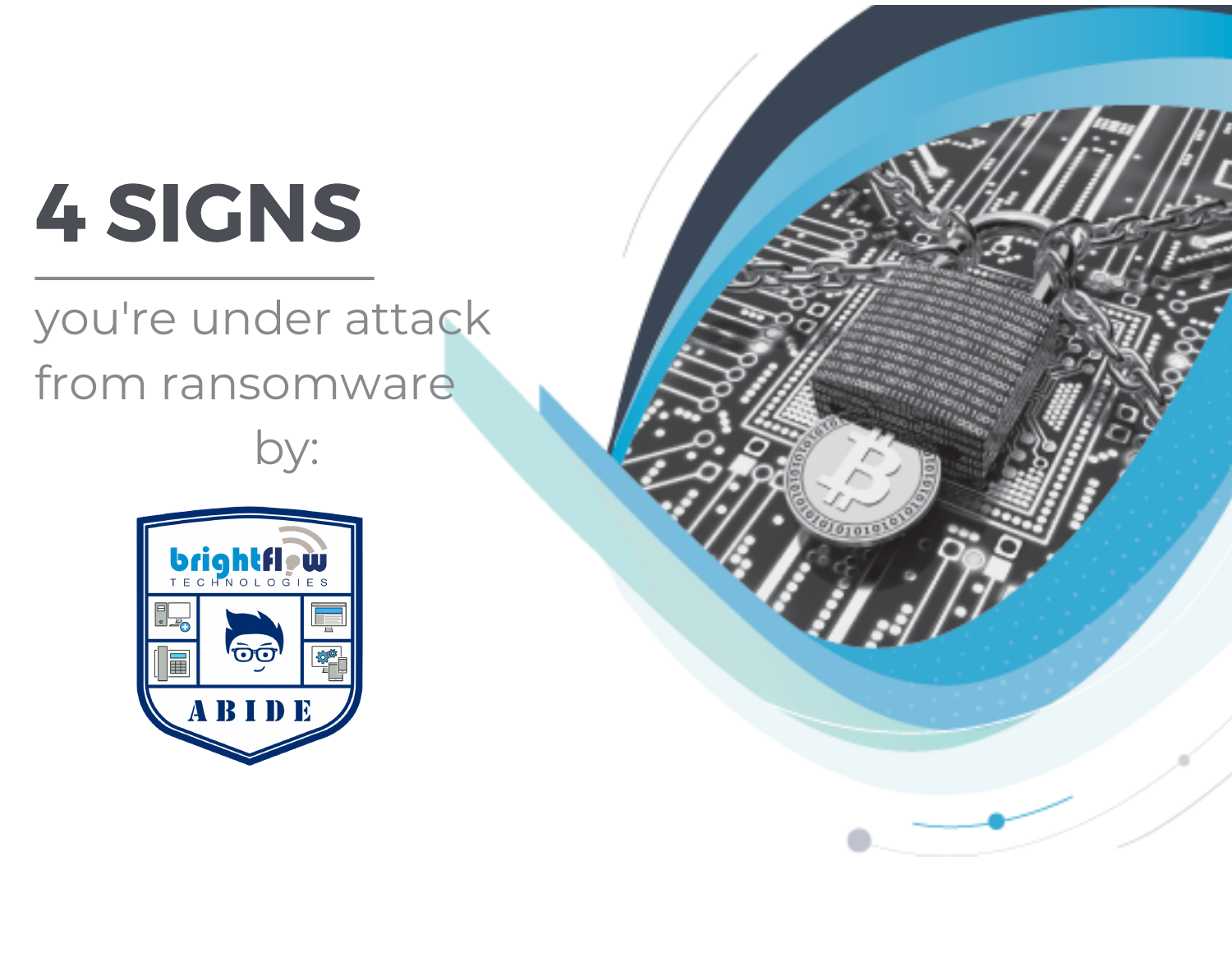#### You've probably heard a lot about ransomware recently.

This is the computer attack where a hacker locks you out of your systems and data. And you must pay a ransom, typically in Bitcoin, to get access again.

While it's not a new crime, it's one of the fastest growing crimes online. Because it's so lucrative to criminals.

And thanks to Covid and Work From Home, more and more businesses are unintentionally opening themselves up to the threat.

In fact, it's estimated there are more than a hundred calls to insurers every day relating to problems caused by ransomware.

Scary.

 $x+y+2a$ )-(3a+3g+x)

So unless you take necessary precautions, your business could fall victim at some point.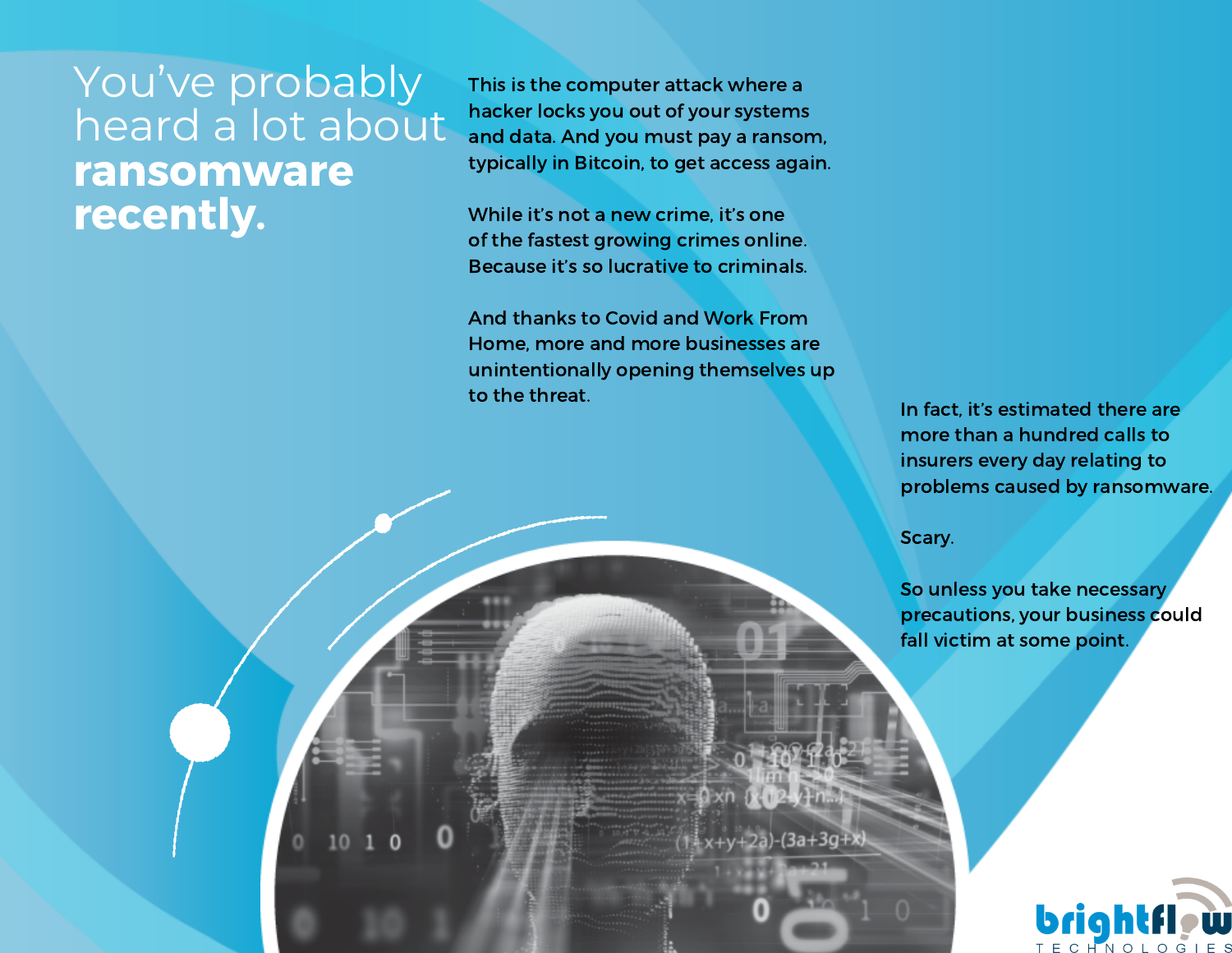## But how do you know you're not already under attack?

Because here's something most people don't realize about ransomware.

If a hacker gets access to your systems today… they won't launch the attack straight away

It can take around 60 to 100 days - if not longer - from the time you're breached, to the delivery of ransomware.

So it's possible that you already have unwanted visitors hiding in your

network. Now that's a scary thought .

You might be wondering why these cyber criminals spend such a long time launching their attack.

They spend weeks or more just looking

around, investigating your network for weaknesses, and waiting for just the right time to maximize their profit.

Not only that, but weirdly, the longer they take, the harder it is for you to discover them.

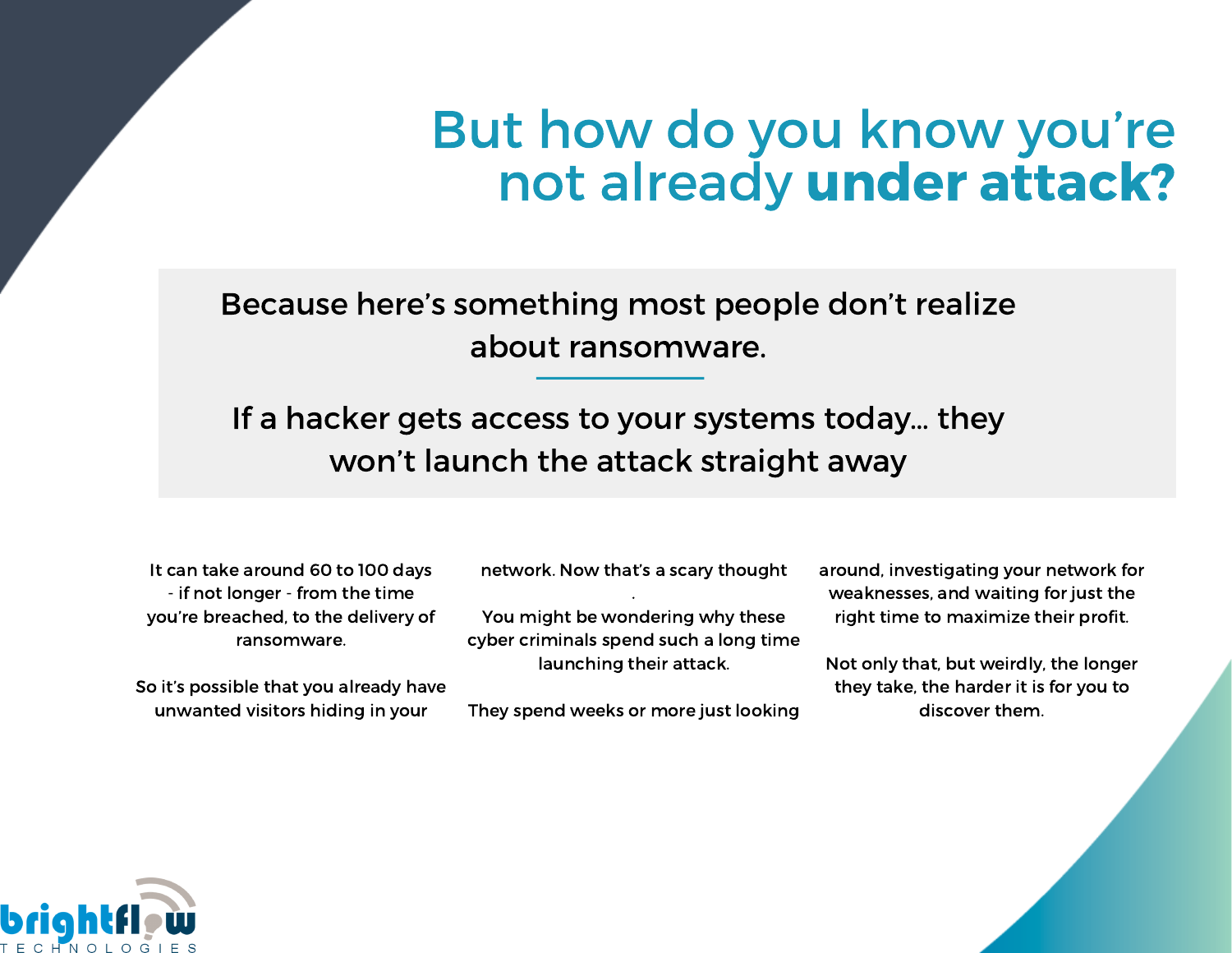So how do you know if you're under attack? And what do you do if you are?

Here are 4 of the best ways for you (or preferably your IT service partner) to check that your network is safe and secure.

This guide is a little more technical than the ones we normally write. We'll explain the concepts in a way anyone can understand, of course.

But we must tell you about some specific technical things and software that can be signs of an impending attack.

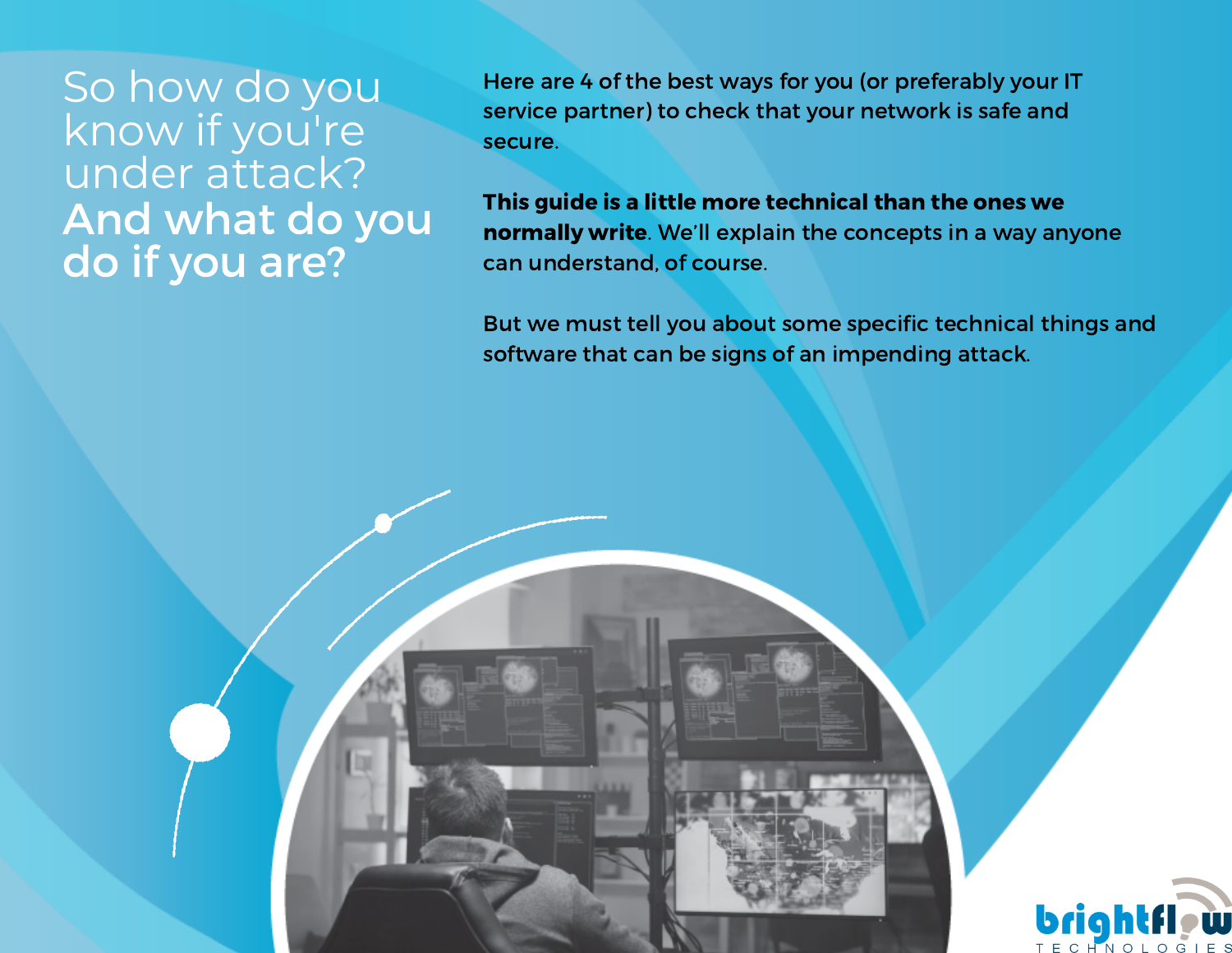#### 01 CHECK FOR OPEN RDP LINKS

#### What's an RDP link and how do you open or close it?

We don't want to get too techy here, so put simply, an RDP (or Remote Desktop Protocol) is Microsoft technology that allows a local computer to connect to and control a remote PC over a network or the internet.

You're probably utilizing this kind of thing if you've had any of your people working from home this year, as it makes remote access a lot easier.

But RDP links left open to the internet are a very common route for cyber criminals to enter your network.

Scan for open RDP ports regularly, and utilize multi-factor authentication for your links (multi-factor authentication is where you generate a code on a separate device to prove it's really you).

Or have them behind a VPN (Virtual Private Network), which gives you a private network from a public internet connection.

This really is a specialist job. Your IT service partner should be able to do it for you.

#### 02 LOOK FOR UNEXPECTED **SOFTWARE**

One of the methods ransomware gangs use to take control of your system is certain software tools. It's important that you use a Network Scanner to check exactly what's running and who's running it.

Often, cyber criminals will take control of just one PC first, perhaps using a phishing email to persuade someone to click on a bad link without realizing it.

Once they have control of one PC, they can then target the entire network.

Sometimes, tools such as AngryIP or Advanced Port Scanner are used to do this. Check your network for tools like these. If they are present and your IT people haven't installed them, it's possible you have a problem.

Criminals also utilize tools to steal your passwords and log in credentials. Tools such as Mimikatz and Microsoft Process Explorer.

If you spot anything unfamiliar anywhere in your system, get in touch urgently with your IT support partner, who can investigate further.

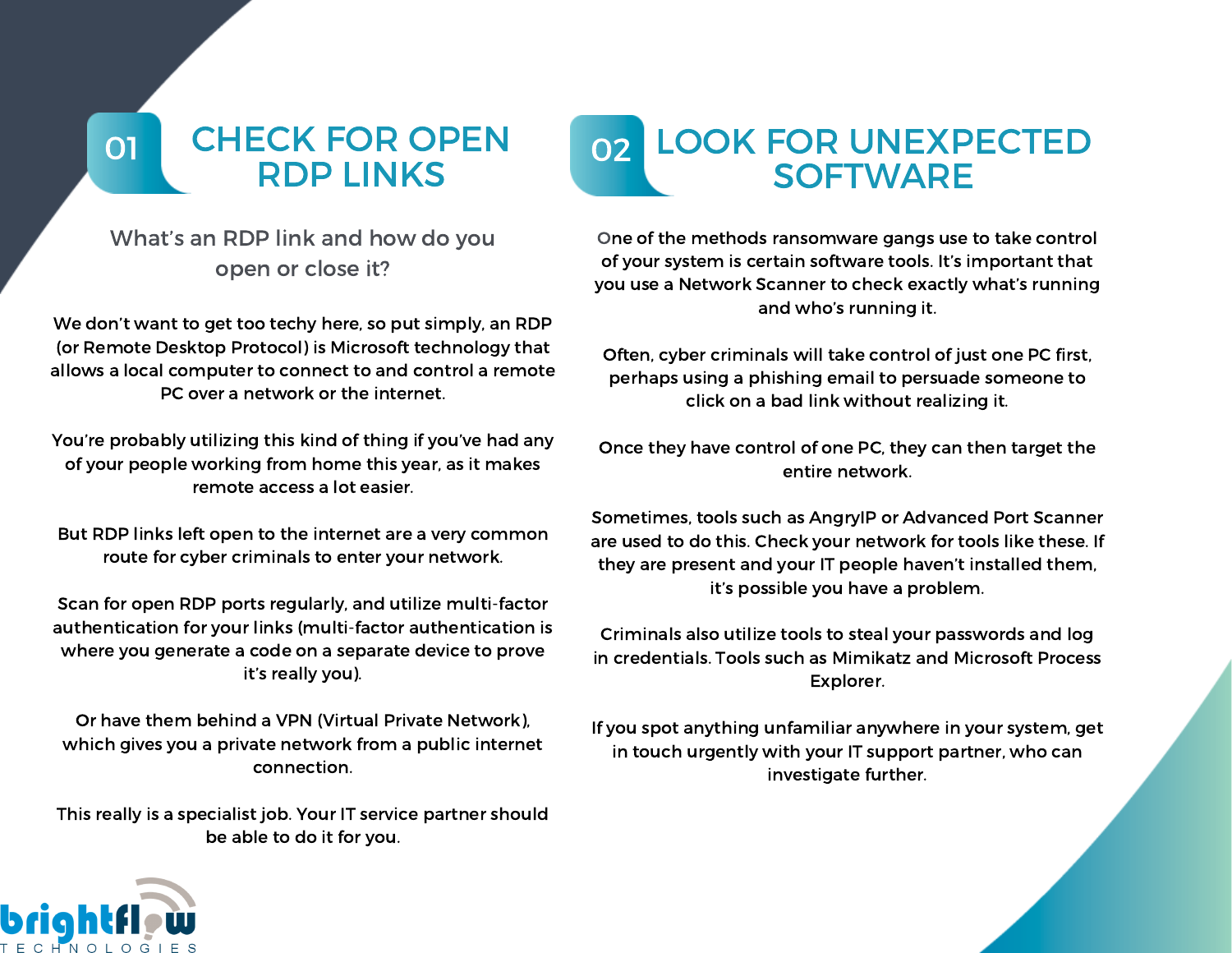#### 03 MONITOR YOUR ADMINISTRATORS

#### 04 CHECK FOR DISABLED TOOLS AND SOFTWARE

Your network administrators typically have the authority over which applications are downloaded to your network.

So what's the best way for hackers to download the applications they need? They create a new administrator account for themselves.

Then they can download whichever tools they need to compromise your network.

You need to be aware of software such as Process Hacker, IOBit Uninstaller, GMER and PCHunter. These are all legitimate tools which could be used by any IT specialist.

But in the wrong hands they can be dangerous. And hackers can use them to disable your security software.

Once the cyber criminals have administrator rights, they can locate and disable your security software.

You can tell that an attack is close to being launched if Active Directory and your domain controllers are disabled.

Next, any backup data the criminals have found will be corrupted. And any systems that automatically deploy software will also be disabled, to stop your attempts to update your computers after an attack.

Something called PowerShell will then be used to spread everything across your network.

It's worth remembering that this will all be done slowly. Your hackers will take their time, because that makes it much harder to detect them.

Many security tools only record traffic for a set period of time, and are then reset. This means that there is no data held on the entry. Which disguises the attack until it's ready to launch.

Once an attack has been launched and your data held to ransom, most of the time there's little you can do other than attempt to restore backups. Or pay the ransom.

The hackers have normally been so thorough with their preparation that even the best IT security specialists have few options open to them.

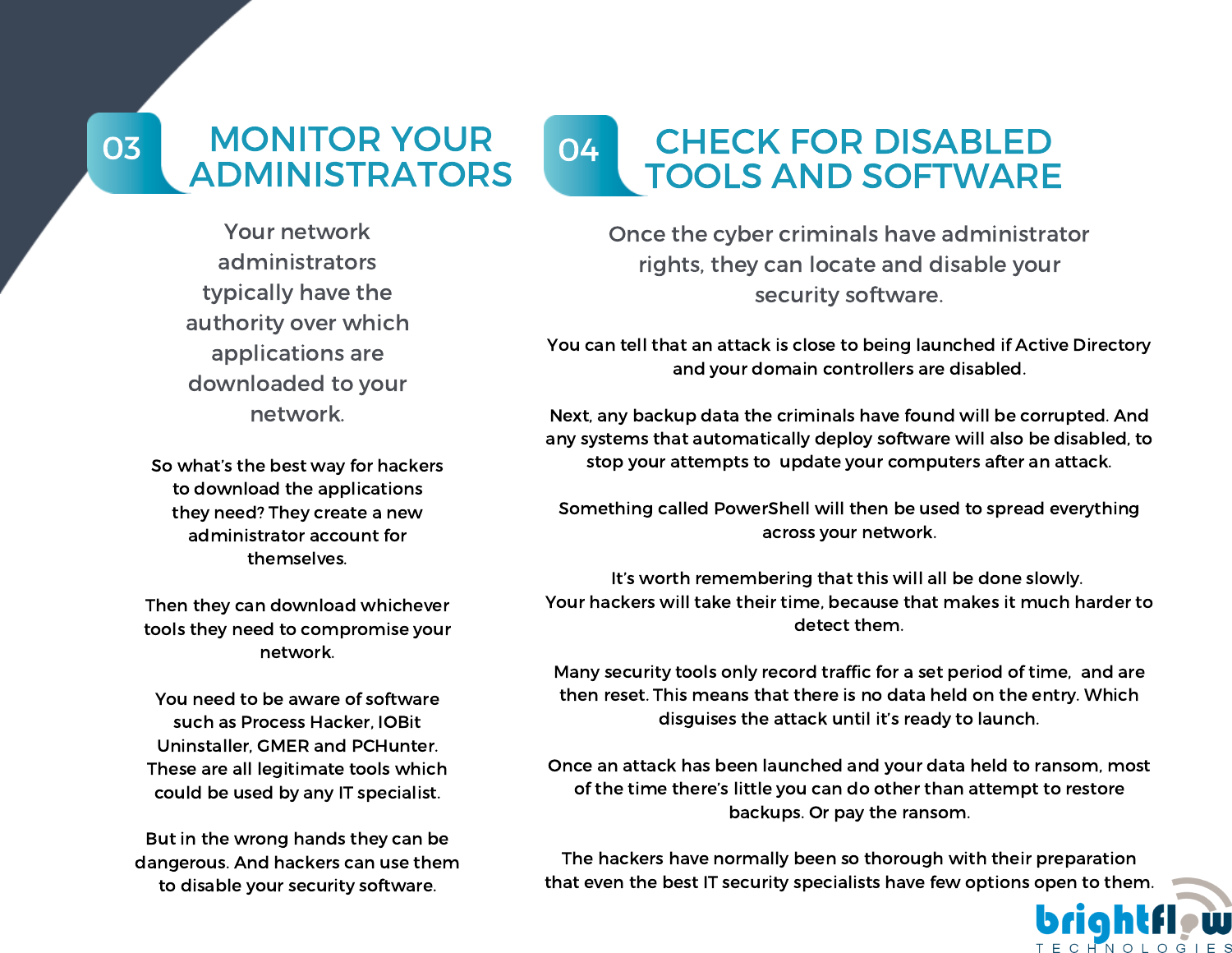### So, once you've detected that something might be wrong, what can you do to stop an attack from being launched?

The most important step is to regain control of your RDP sessions – remember, the remote access we mentioned earlier on.

This will stop attackers coming in again. And will also cut off their control access.

You can force a password change across your core systems, which will also throw your attackers out. However, it's worth noting that this is pointless if your RDP access is not cut off and controlled, as the attackers will just re-enter.

Monitor your administrator accounts. This may sound like a simple step, but you'd be surprised at how often it's neglected. You should also monitor and limit who can use PowerShell within your organization. Without getting into the details of what PowerShell is; just know it's a powerful tool you don't want the wrong people playing with.

Keep all of your software and security patched and updated. It's very tempting to click 'later' on updates. But saving a little time now is not worth the huge amount of time and money that you'll lose should you become the victim of a ransomware attack.

Implement multi-factor authentication across all of your applications, if you haven't already. This adds another level of security for your network and helps to prevent unauthorized access.

Finally, build your security from the ground up, and make sure every member of staff

throughout the business – from CEO to entry level worker – has regular security training. If everyone is aware of the risks and how to avoid them, it could stop a potential attack in its tracks.

Because this is such a highly technical subject, it's not something you or your team should tackle on your own. You need IT security specialists to take preventative action, and monitor your systems regularly for early signs of problems.